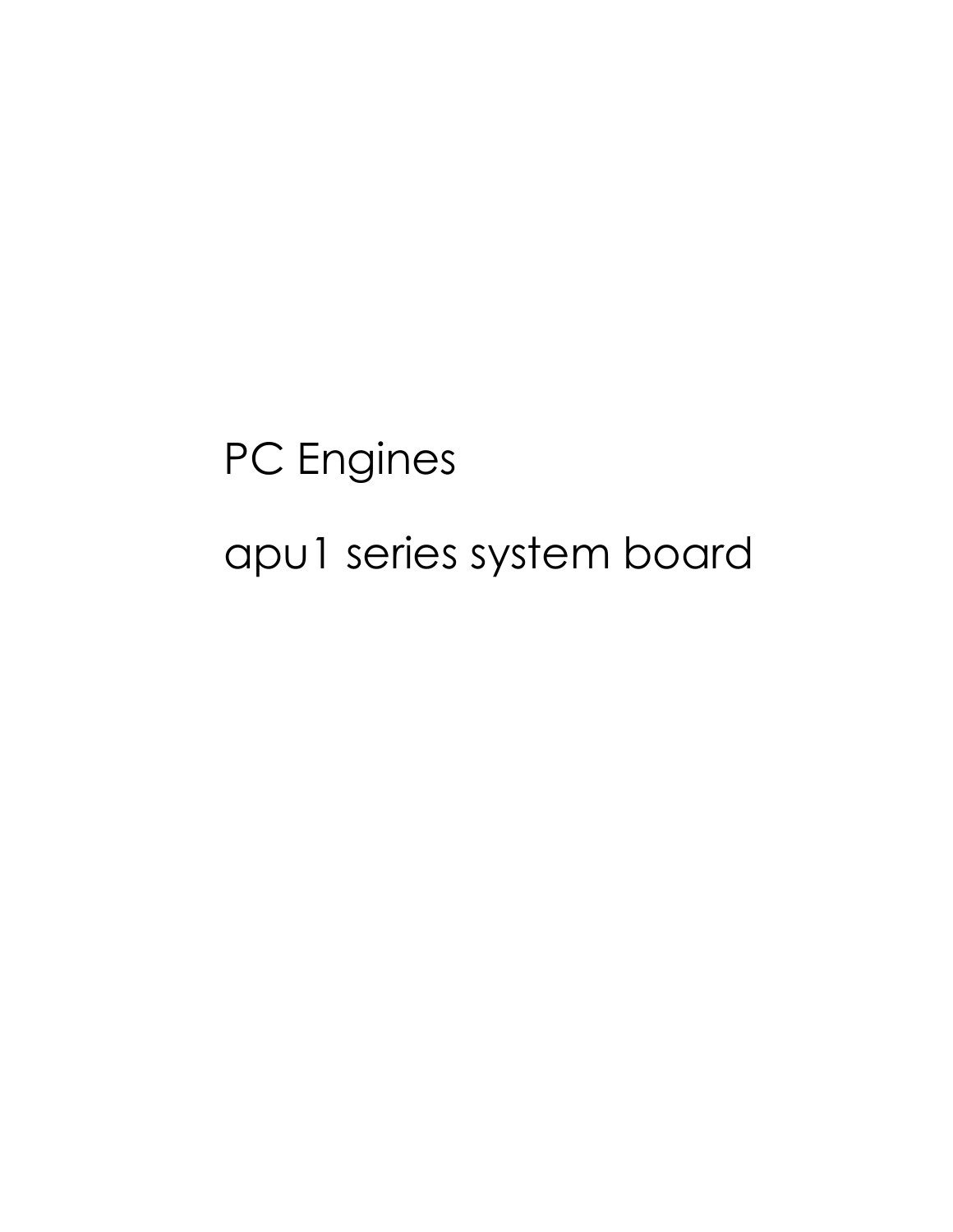# Table of contents

| Federal Communications Commission Statement |                |
|---------------------------------------------|----------------|
| Recycling / disposal                        | 3              |
| CE declaration of conformity                | $\overline{4}$ |
| Introduction / Features                     | 5              |
| Heat spreader assembly                      | 5              |
| Getting started                             | 6              |
| Setup options                               | 6              |
| Memtest                                     | 7              |
| CoreBoot source code                        | 7              |
| Connectors                                  | 8              |
| Schematics                                  | 9              |
| Hardware limitations                        | 9              |
| <b>GPIO</b>                                 | 9              |
| Operating system compatibility              | 10             |
| FreeBSD                                     | 10             |
| FreeDOS                                     | 10             |
| Linux                                       | 10             |
| <b>NetBSD</b>                               | 10             |
| OpenBSD                                     | 10             |
| pfSense                                     | 10             |

2014 PC Engines GmbH. All rights reserved.

PC Engines GmbH www.pcengines.ch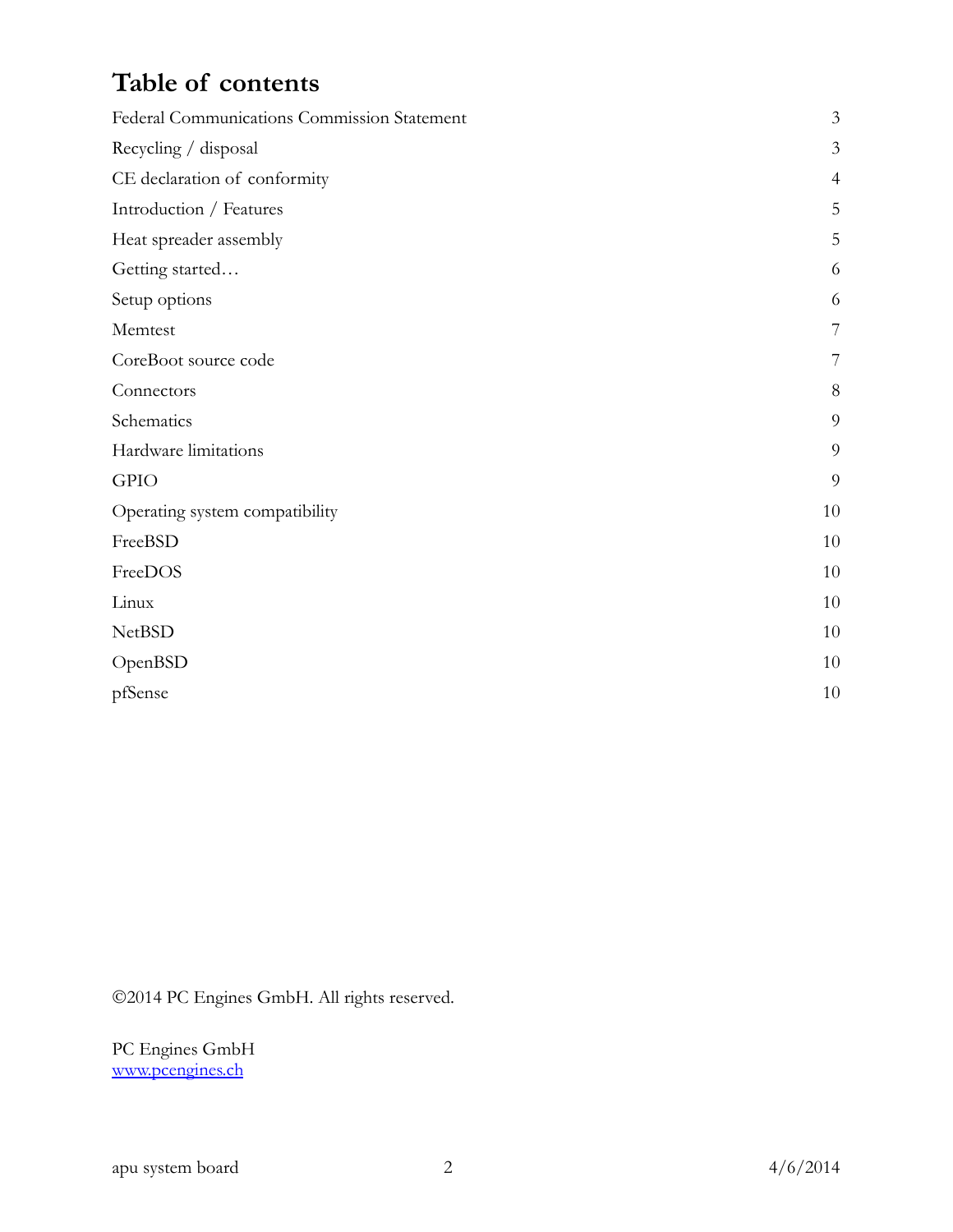### Federal Communications Commission Statement

This device complies with Part 15 of the FCC Rules. Operation is subject to the following two conditions: (1) this device may not cause harmful interference, and (2) this device must accept any interference received, including interference that may cause undesired operation.

This equipment has been tested and found to comply with the limits for a Class B digital device, pursuant to Part 15 of the FCC Rules. These limits are designed to provide reasonable protection against harmful interference in a residential installation. This equipment generates, uses and can radiate radio energy. If this equipment is not installed and used in accordance with the manufacturer's instructions, it may cause harmful interference to radio communications. However, there is no guarantee that interference will not occur in a particular installation. If this equipment does cause harmful interference to radio or television reception, which can be determined by turning the equipment off and on, the user is encouraged to correct the interference by one or more of the following measures:

- Reorient or relocate the receiving antenna.
- Increase the separation between the equipment and receiver.
- Connect the equipment to an outlet on a circuit different from that to which the receiver is connected.
- Consult the dealer or an experienced radio/TV technician for help.

This board is designed for installation in a shielded enclosure (metal or plastic with conductive coating). Shielded cables are required on LAN and serial ports to assure compliance with FCC regulations.

A copy of the test report will be provided on request.

Note: apu has been tested as a CPU board, installed in an enclosure, with the top cover removed. No further testing should be required if the board is used with other FCC tested modular components. Please see http://www.fcc.gov/oet/ for more details. The responsible party for FCC is the importer.

#### Recycling / disposal



Do not discard electronic products in household trash!

All waste electronics equipment should be recycled according to local regulations.

#### Information for the recycler:

Please cut off Lithium battery, if present, for separate recycling.

PC Engines enclosures are made of aluminium.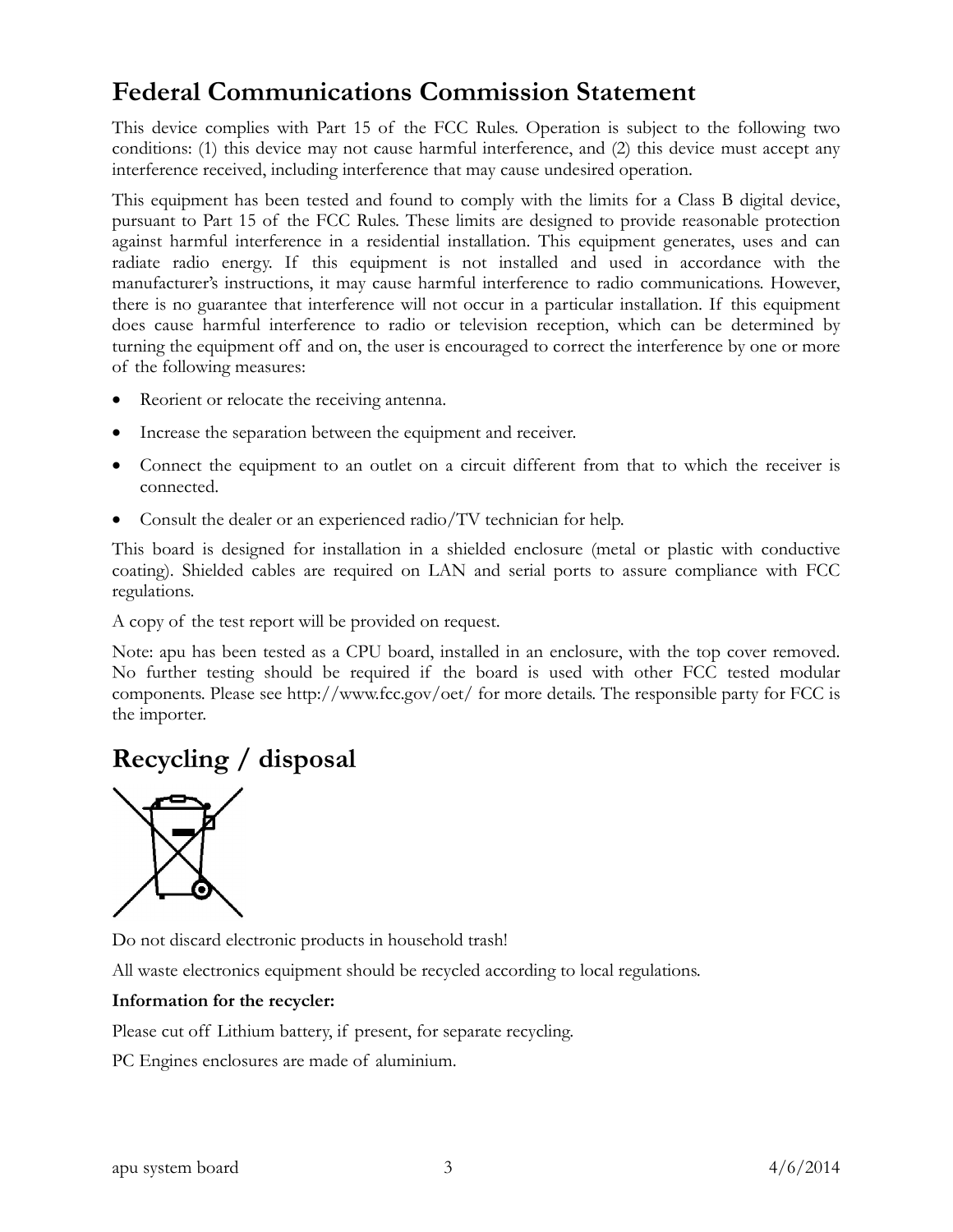### CE declaration of conformity

Supplier's Name: PC Engines GmbH Supplier's Address: Flughofstrasse 58, 8152 Glattbrugg, Switzerland declares, that the product Product name and model: apu1c, apu1c4 conforms to the following Product Specifications and Regulations: EMC: EN 55022 (2006) Class B

EN 61000-6-2 (2006) for industrial environments (immunity)

EN 61000-6-3 (2007) for residential environments (emissions)

#### RoHS:

EN 50581:2012

The product herewith complies with the requirements of the EMC directive 2004/108/EC, the RoHS directive 2011/65/EU and carries the CE marking accordingly.

P. Dornier

Pascal Dornier President Glattbrugg, March 13, 2014

Note: Further compliance testing at the system level may be required for CE mark when other modules such as wireless cards are added.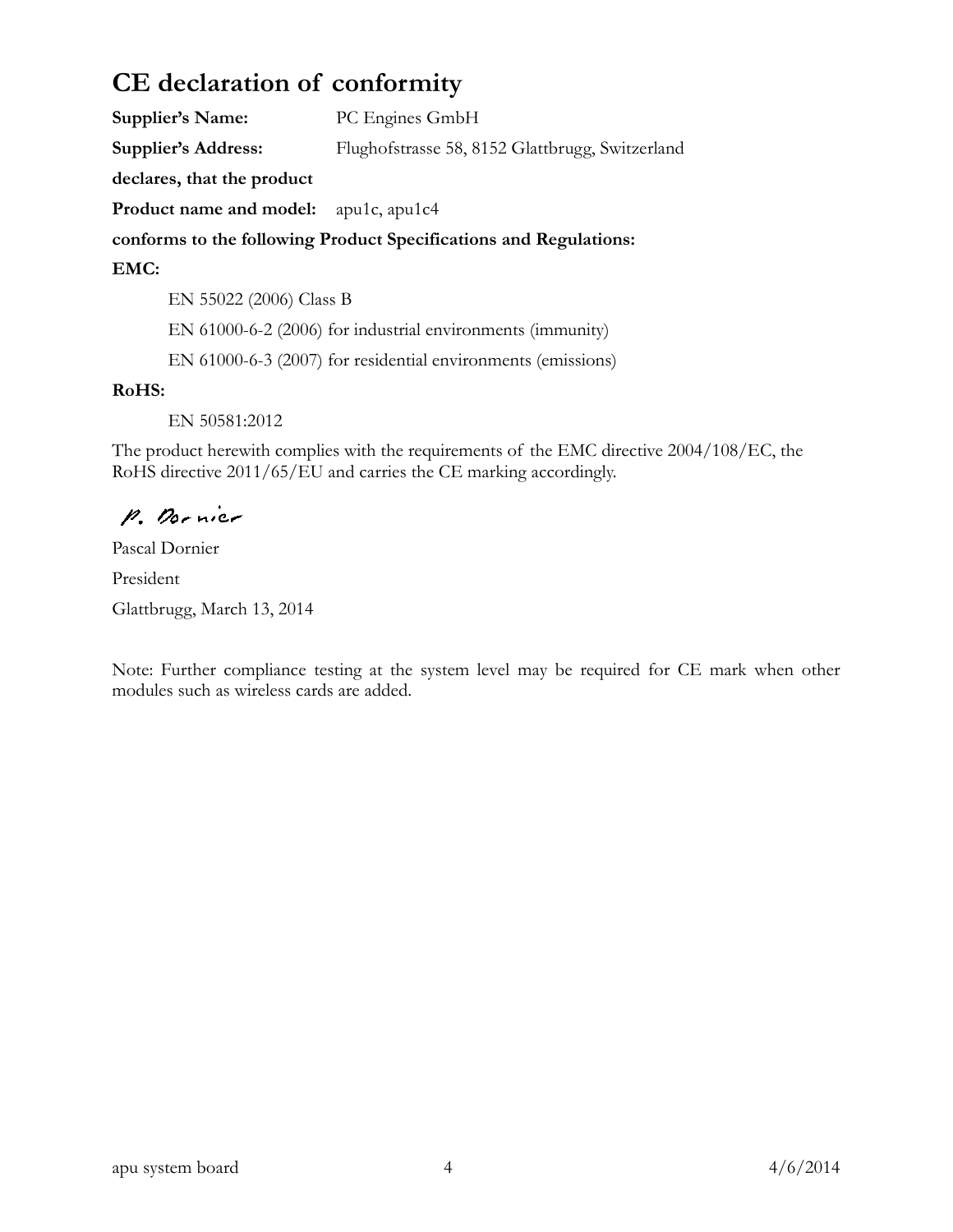## Introduction / Features

PC Engines apu boards are small form factor system boards optimized for wireless routing and network security applications.

| <b>CPU</b>   | AMD G series T40N or T40E APU, 1 GHz dual core (Bobcat core) with 64 bit<br>support, 32K data + 32K instruction + 512KB L2 cache per core                                |
|--------------|--------------------------------------------------------------------------------------------------------------------------------------------------------------------------|
| <b>DRAM</b>  | 2 or 4 GB DDR3-1066 DRAM                                                                                                                                                 |
| Storage      | Boot from SD card (built-in adapter, connected through USB), USB or m-SATA<br>SSD. 1 SATA data $+$ power connector.                                                      |
| Power        | 12V DC, 2.5 mm center pin, center positive. About 6 to 12W depending on CPU<br>load. Recommend 12V adapter rated for at least 1.5A to provide margin for<br>peripherals. |
| Expansion    | 2 miniPCI express (one with SIM socket for 3G modem), LPC bus, GPIO header,<br>I2C bus, COM2 (3.3V RXD/TXD).                                                             |
| Connectivity | 3 Gigabit Ethernet (Realtek RTL8111E), 1 DB9 serial port (console).                                                                                                      |
| Firmware     | CoreBoot open source system BIOS with support for iPXE and USB boot.                                                                                                     |
| Form factor  | $6"x6"$ (152.4 x 152.4 mm), fits in our case1d2*u enclosures.                                                                                                            |
| Cooling      | Conductive cooling from the CPU and south bridge to the enclosure.                                                                                                       |

### Heat spreader assembly

The apu CPU and south bridge are passively cooled by heat conduction to the enclosure.

#### The apu board should not be powered up without cooling except for brief bench tests.

The included heat spreaders are designed for our enclosures. Third party enclosures should work if they are made from aluminium, and have a board standoff height of 5 mm. If in doubt, please contact us. Based on our measurements, at full load the CPU runs a few degrees cooler in the black (case1d2blku) or red (case1d2redu) enclosures, compared to the plain anodized enclosure (case1d2u).

Photos for this assembly procedure can be found at www.pcengines.ch/apucool.htm.

- Remove DB9 hex nuts. Using a small x-acto knife or similar, peel transparent backing foil from the small heat spreaders. Apply to CPU and south bridge. Then peel the blue cover foil from the heat spreaders.
- Place the alu heat spreader (blank side down) over CPU and south bridge. Make sure to avoid conflict with nearby through hole components. Peel the cover foil.
- "Bottoms up" hold the enclosure base upside down, feed the board DB9 and LAN connectors through the openings. Lightly press board and enclosure base together to stick the heat spreader in place.
- Turn around and carefully press down around CPU and heat sink to get good contact between enclosure and heat spreader. Then insert screws and hex nuts.

Please do not disassemble the unit needlessly, the thermal conductive pads are easily damaged. Replacement pads are available from us on request.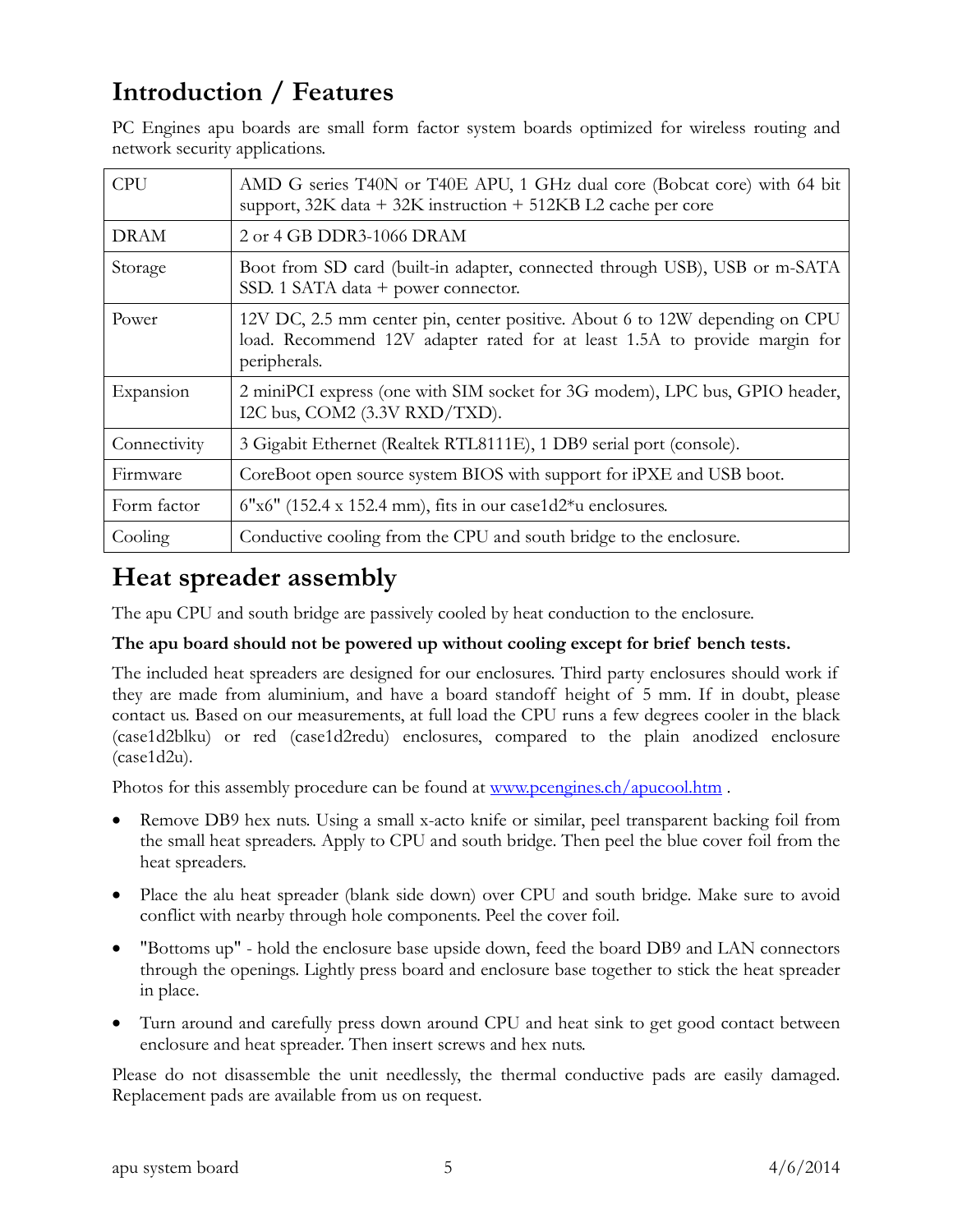### Getting started…

- Please install heat spreader as described in the prior section.
- Insert a boot device (SD card, mSATA SSD, USB stick, or PXE through LAN).
- Connect serial port to a PC through null modem cable (RXD / TXD crossed over). Set terminal emulator to 115200 8N1.
- Connect Ethernet as needed.
- Connect a 12V DC power supply to the DC jack. Power supply should be able to supply at least 18W for some margin. To avoid arcing, please plug in the DC jack first, then plug the adapter into mains.

The board should now power on. All three LEDs will light during BIOS POST, then the system will try to boot. You should see BIOS messages on the serial console. Press F12 for boot device selection:

```
Build date: Apr 1 2014
System memory size: 2017 MB
Press F12 for boot menu.
Select boot device:
1. USB MSC Drive 8.07
2. iPXE (PCI 00:00.0)
3. Payload [setup]
4. Payload [memtest]
```
### Setup options

To set up the boot sequence and other options, press F12 for boot device selection, then select Payload [setup].

```
==============================================
Type lower case letter to move device to top
==============================================
boot devices
   a SD Card
   b USB 1
   c USB 2
   d mSATA
   e SATA 2
   f SATA 3
   g NETWORK / PXE
==============================================
Type upper case letter to invoke action
==============================================
   R Restore boot order defaults
   N Network/PXE boot - Currently Enabled
   S Serial console - Currently Enabled
   E Exit setup with save
   X Exit setup without save
```
The lower case letters will change the boot sequence, pull the selected device to the top of the list.

R toggles serial console enable. Push the switch S1 during startup to get into setup when the serial console is disabled.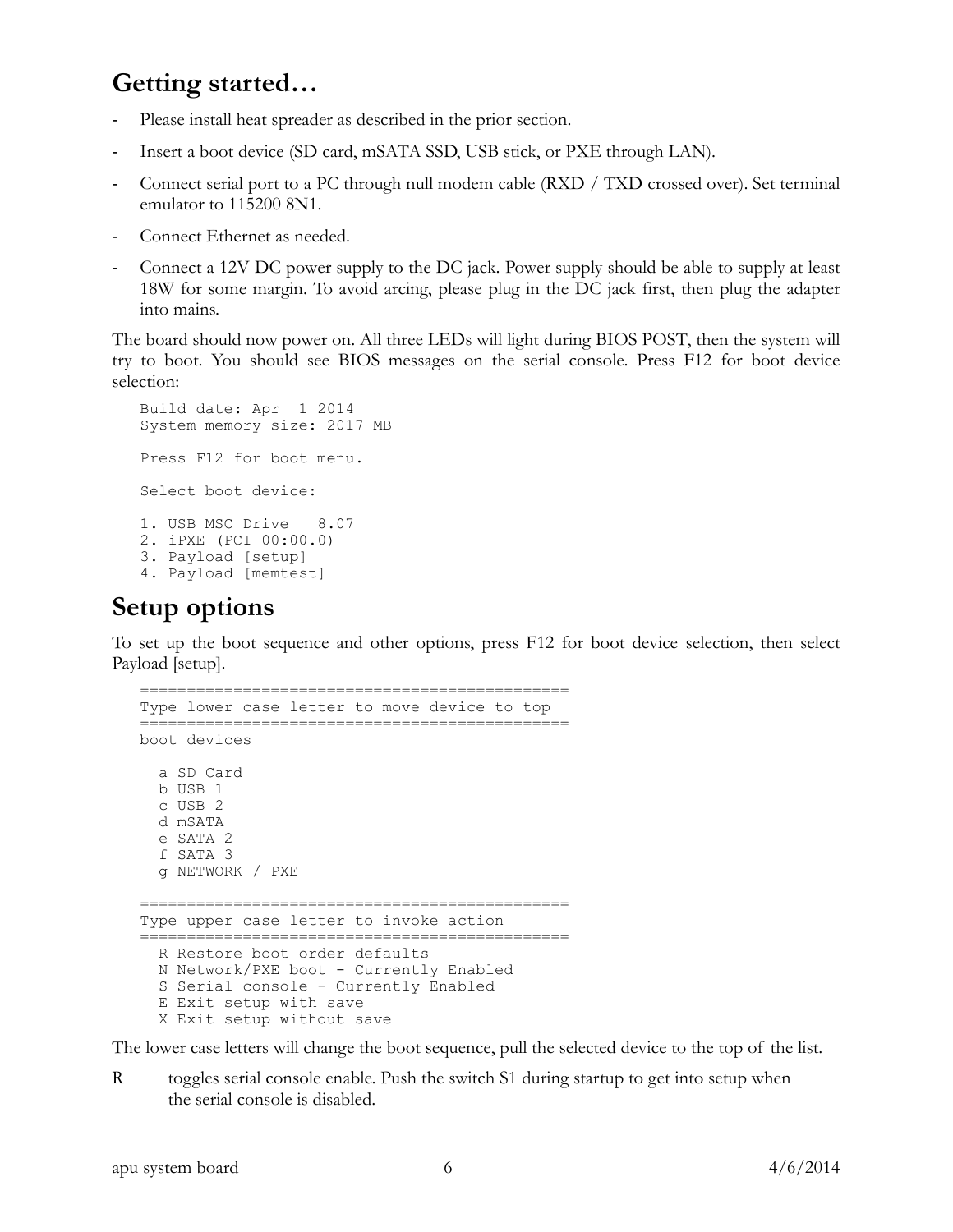# Memtest

To start, press F12 for boot device selection, then select Payload [memtest].

Does not react to keystrokes, but basic test should still be useful.

### CoreBoot source code

The CoreBoot firmware is licensed under the GPL. To obtain the source code, please contact support@pcengines.ch.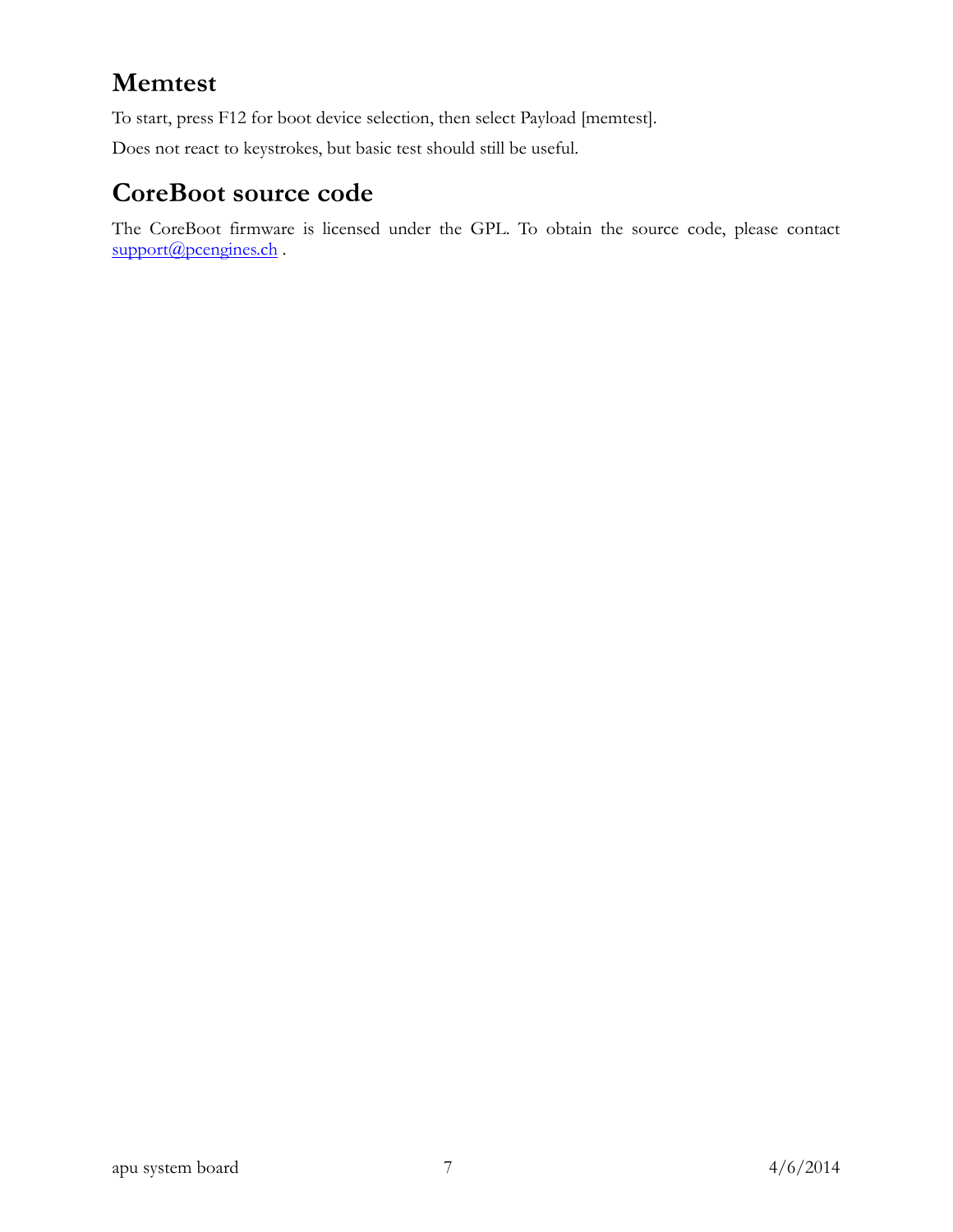#### **Connectors**



| $\vert$ J1 SIM                  | (bottom side) – SIM socket for 3G modem installed in miniPCIe J16.                                                              |
|---------------------------------|---------------------------------------------------------------------------------------------------------------------------------|
| $12$ power / reset              | Pins $1 - 2$ = power button; pins $3 - 4$ = system reset                                                                        |
| $\vert$ J3 COM2                 | 3.3V serial port (RXD / TXD only).                                                                                              |
| $(14 \text{ I2C} / \text{LED})$ | (optional expansion, see schematic for pinout)                                                                                  |
| 15 CMOS reset                   | Short these pins while power is off to clear RTC / CMOS RAM. Don't<br>leave jumper permanently as this would drain the battery. |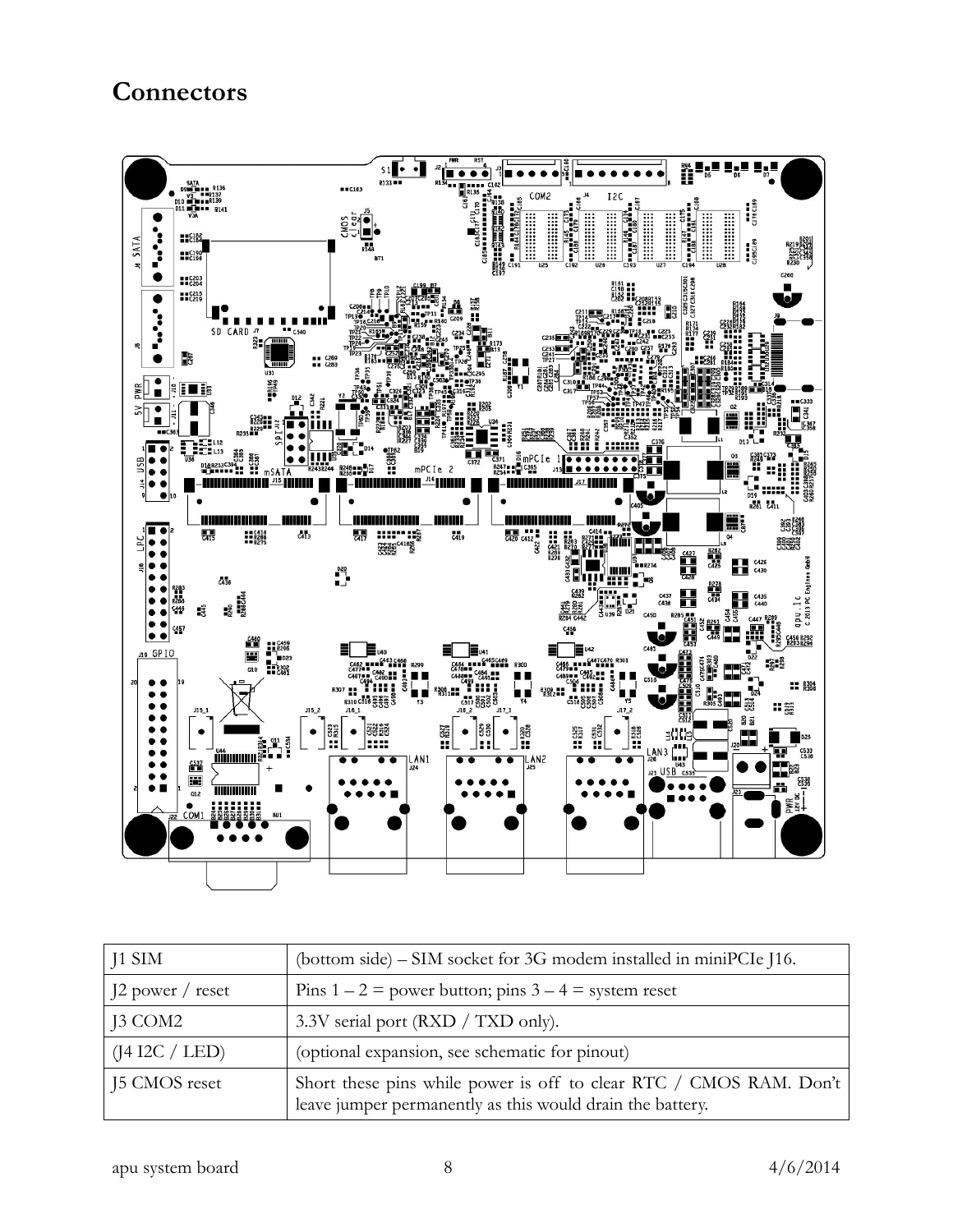| $($ [6 SATA $)$     | Not populated as future AMD Kabini based boards will only support 2<br>SATA devices (m-SATA + SATA). |
|---------------------|------------------------------------------------------------------------------------------------------|
| J7 SD card          | SD card interface, connected through USB.                                                            |
| <b>J8 SATA</b>      | For SATA devices.                                                                                    |
| $($ [9 HDMI $)$     | (Not populated, and not supported by our BIOS)                                                       |
| (J10 SATA power)    | (5V power for SATA devices, not populated)                                                           |
| J11 SATA power      | 5V power for SATA devices.                                                                           |
| $J12$ SPI           | SPI header for debricking using Dediprog or similar SPI flash programmer.                            |
| J13 JTAG            | Debug only, not populated.                                                                           |
| J14 USB             | Internal USB (2 x USB 2.0)                                                                           |
| J15 m-SATA          | For m-SATA SSD only, not for miniPCI express devices.                                                |
| 116 miniPCI express | For miniPCIe cards, including 3G modems (SIM socket J1 on bottom side)                               |
| J17 miniPCI express | For miniPCIe cards.                                                                                  |
| $18$ LPC            | LPC header for debricking and expansion.                                                             |
| J19 GPIO            | General purpose I/O pins + extra serial ports.                                                       |
| J20 internal power  | Optional power header                                                                                |
| $J21$ USB           | External USB (2 x USB 2.0)                                                                           |
| J22 COM1            | Serial port. Full handshake signals this time                                                        |
| J23 Power           | DC jack (2.5 mm center pin, center positive).                                                        |
| $J24$ LAN1          | GigE port                                                                                            |
| $J25$ LAN2          | GigE port                                                                                            |
| $126$ LAN3          | GigE port                                                                                            |

### **Schematics**

Can be found on our web site.

### Hardware limitations

This board does not support power over Ethernet.

## GPIO

The following signals are driven by the AMD A50M FCH south bridge:

Pushbutton switch  $S1 = G187$ 

LED1 = G189, LED  $2 = G190$ , LED  $3 = G191$ 

GPIO pins on header J19 are driven by the Nuvoton NCT5104D I/O controller. Data sheet and sample code available on request.